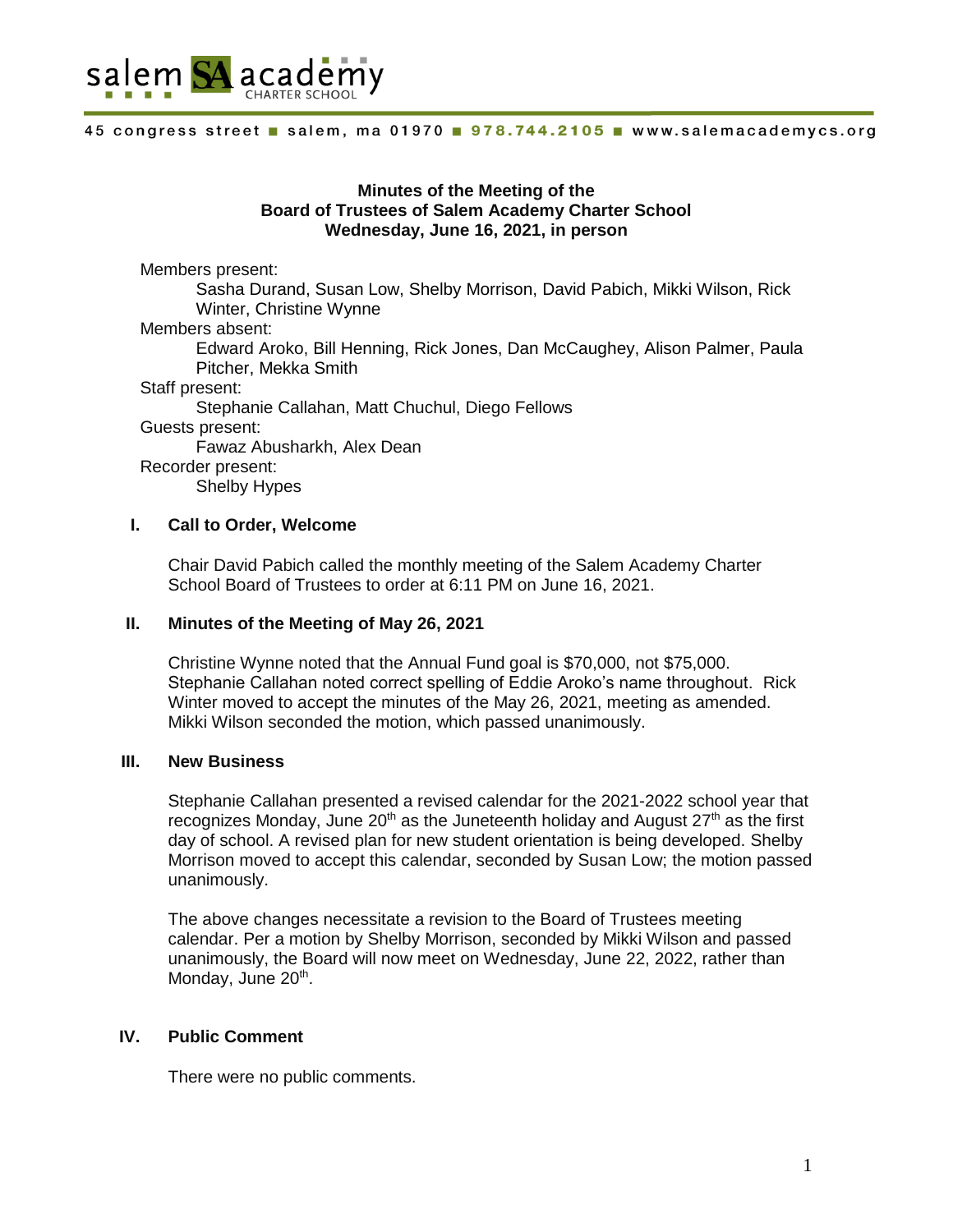

# **V. SFC Report**

In Amy Stewart's absence, Stephanie Callahan complimented the SFC on all its graduation activities, including presenting the Rachel Hunt Scholarship to Juliebeth Santos. The SFC is now focused on 8<sup>th</sup> grade graduation, which will take place on June 24th, and on the 3.8 brunch, which will be a Bagel World breakfast in the gym and be limited to students only due to Covid-19 restrictions.

## **VI. Principals' Report**

Matt Chuchul reported that fully 100% of students took the MCAS exams; because timing changed, we do not know when we will receive results, perhaps August. Sixtyone of 72 eighth graders have opted to stay at Salem Academy for high school, a higher than usual number and a reflection we believe of expanded academic and extracurricular offerings.

Open enrollment for summer school is going on now, with more than half the spots filled. We hope to close registration June  $18<sup>th</sup>$  in order to be fully prepared for July. As we come to the end of the school year, Matt called attention to how effective the new "Wit and Wisdom" ELA curriculum has been. The financial commitment it required was matched by the huge gains we have seen. We hope to expand its usage in other academic areas next year,

End-of-year events will dominate the rest of the term, from a Juneteenth celebration on June 18th, through moving up and graduation ceremonies on June 21<sup>st</sup> and 22<sup>nd</sup> respectively, and capped off by Field Day on June 24<sup>th</sup>.

Matt concluded his remarks by commenting on Will Carter's visit as an important part of the transition process and his own appreciation for his time at Salem Academy and the Board's support. Dave Pabich in turn spoke to Matt's thoroughness, enthusiasm, and impressive performance. Always prepared, always on top and ahead of issues, he has made our lives easier. He has contributed significantly Salem Academy's culture as well as its operational efficiency. We will miss him and wish him the best of luck as he returns to the New York area.

Stephanie Callahan reported on the Upper School in the absence of Drea Jacobs, complimenting her and the entire team on how they basically reinvented a school over the past year. The results are clear in the reports. Incredible planning, a focus on curriculum, instructional leadership, professional development and distributed leadership have all contributed to an excellent year, despite the pandemic.

Sixty of 61 seniors walked at graduation, with a few still completing some requirements. It was wonderful to be together, in person and to celebrate this class. They have worked hard and overcome many challenges, supported by two special education teachers since freshman year. Kudos to them on their success in general and on their fortitude during the past year of upheaval; 100 percent were accepted at four-year colleges, and 55 percent are first-generation college students. Powerful statistics indeed.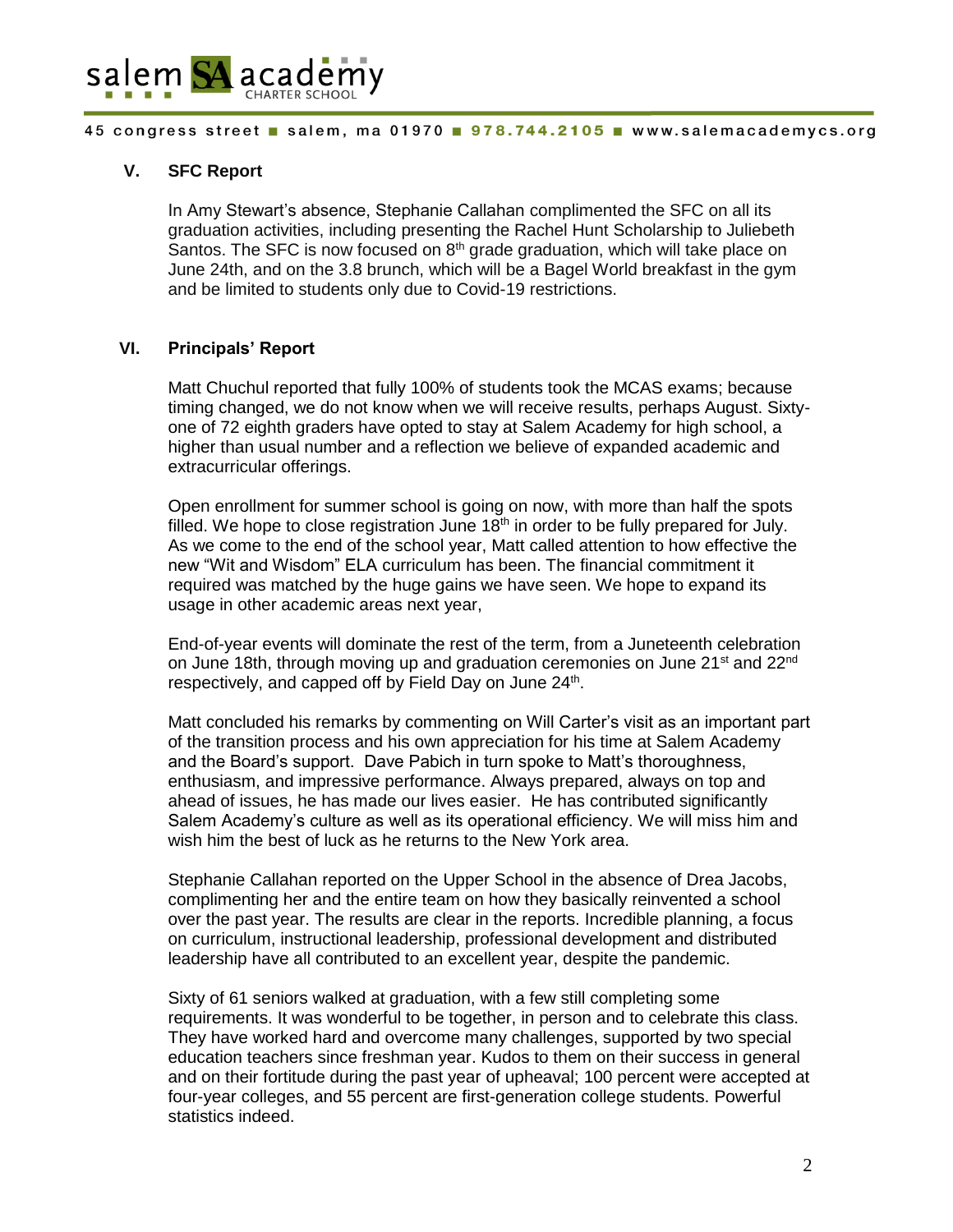

Overall, we are in educational recovery mode now, continuing with interventions as needed and with very individualized support. Teachers are in place for the summer and, although students can work at their own pace through July, many are eager to complete work sooner.

Stephanie ended by calling attention to the amazing accomplishments of Navigator sports teams, with baseball, softball, girls and boys track and field all winning MCSAO state championships. The school year concludes with a  $9<sup>th</sup>$  grade Pride March, Juneteenth observance, moving up ceremonies and field day.

## **VII. Executive Director's Report**

Stephanie Callahan reported first on our work with Onward. A recent virtual meeting provided an opportunity for staff to meet the Onward team and get an overview of Onward's data and discovery report. They are in the process of surveying and interviewing Board members. We have been meeting with Onward remotely biweekly and will soon be diving more deeply into our culture and suggested improvements as we prepare to implement the program in the fall.

On the hiring front, several vacancies have been filled or are pending; there are strong candidates for the remaining positions to be filled over the summer. Typically, it is more difficult to attract math and science teachers who have more private sector job opportunities. We continue to review our hiring practices and ways to build capacity, develop talent, and ensure a workplace that is safe and supportive of all.

The virtual Read Trust visit went well, and we are now waiting for their response to our proposal. This relationship is now 15 years old. We are grateful for and of their significant commitment to us. We want to make sure their new trustees have the opportunities to visit the school and get to know our programs first hand. We are looking at a potential visit in the fall.

Last, the Foundation Board met and will be adding a third meeting to the calendar to do more pre-planning with Development. They are also reviewing policies regarding non-monetary gifts.

#### **VIII. Committee Reports**

#### **A. Finance Committee Report**

"No news is good news," as Shelby' Morrison pointed out. Tuition has held at a higher rate than budgeted, ratios and cash on hand are both good. In response to a question from Rick Winter, the committee is looking at the positive cash-onhand trend and discussing whether these funds could be put to more effective use in some way. Christine Wynne brought up the question of how some gifts are accounted for. We want to report them accurately and be accountable to our donors without incurring unwieldy restrictions on how funds are used. Shelby indicated the Committee will be looking into this.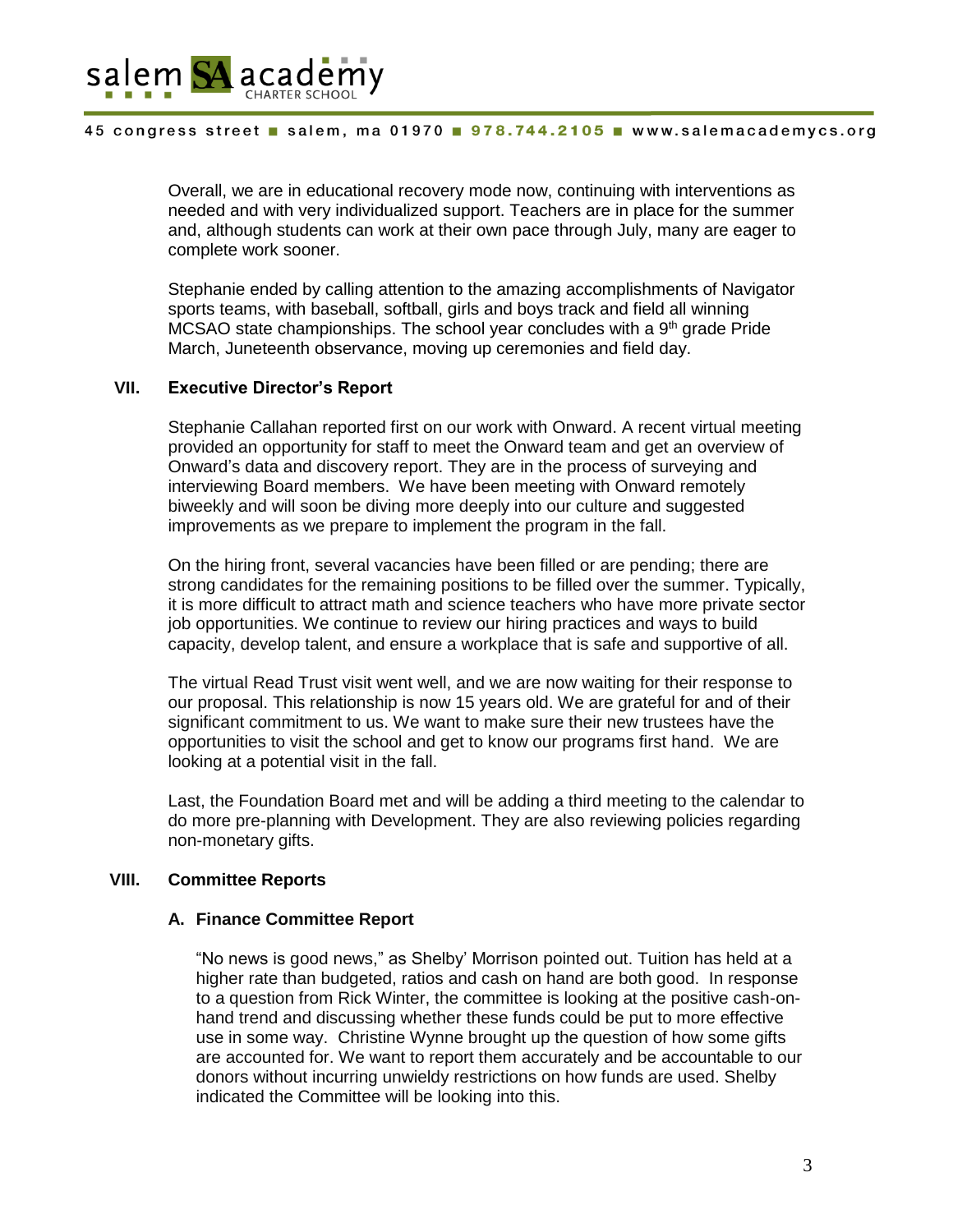

Shelby also presented the proposed budget for FY2022. As usual, we have taken a very conservative approach in terms of anticipated revenues. There are some small changes in budgeted expenses. Salaries for both step plan and nonstep plan personnel were voted upon in March. Summer school expenses are included. The most significant change is for an additional upper school teacher in response to the high demand for math and science courses, e.g. AP chemistry.

Sasha Durand asked about the proposed increase in guidance counselors. With more demand for college counseling, a part-time college counselor has been changed to full time and our part-time special education college transition coach/part-time college counselor is position is accounted for in the guidance section, rather than in the special education line.

Rick Winter inquired whether the Covid stimulus grant is automatic or if we must apply for it. It is ours, but we do have to tell DESE how we will use the funds. Currently, we have indicated that we are reserving about a quarter of the grant for use in FY 2023. We can draw down some of those funds if need be, however.

Overall, the budget discussion was clear and to the point, a reflection of the hard work and many iterations considered by the Finance Committee prior to presentation. Shelby Morrison moved to accept the budget as proposed; the motion was seconded by Rick Winter and passed unanimously.

## **B. Education Committee Report**

There was no Education Committee report.

## **C. Development Committee Report**

Christine Wynne reported that we are within \$1,500 of reaching our Annual Fund goal and anticipate we will meet or exceed this by the end of the month. The Committee is already planning for next year, determining dates and planning to lock in important asks ahead of time. They are also focused on transparent tracking for donors.

Dave Pabich asked if there pledges outstanding. One is assured and the Committee is following up on two others.

## D. **Facilities Committee Report**

As we had hoped, Prime Group has agreed to assume 50 percent of anticipated costs of HVAC improvements. Some of these are Covid-related; others developed over the years and are hard to track specifically.

We met with Prime Group to learn more about their vision for the property overall, which proposes a pedestrian- friendly, live/work/play environment with a residential component. Prime is navigating the shoals of developing a property